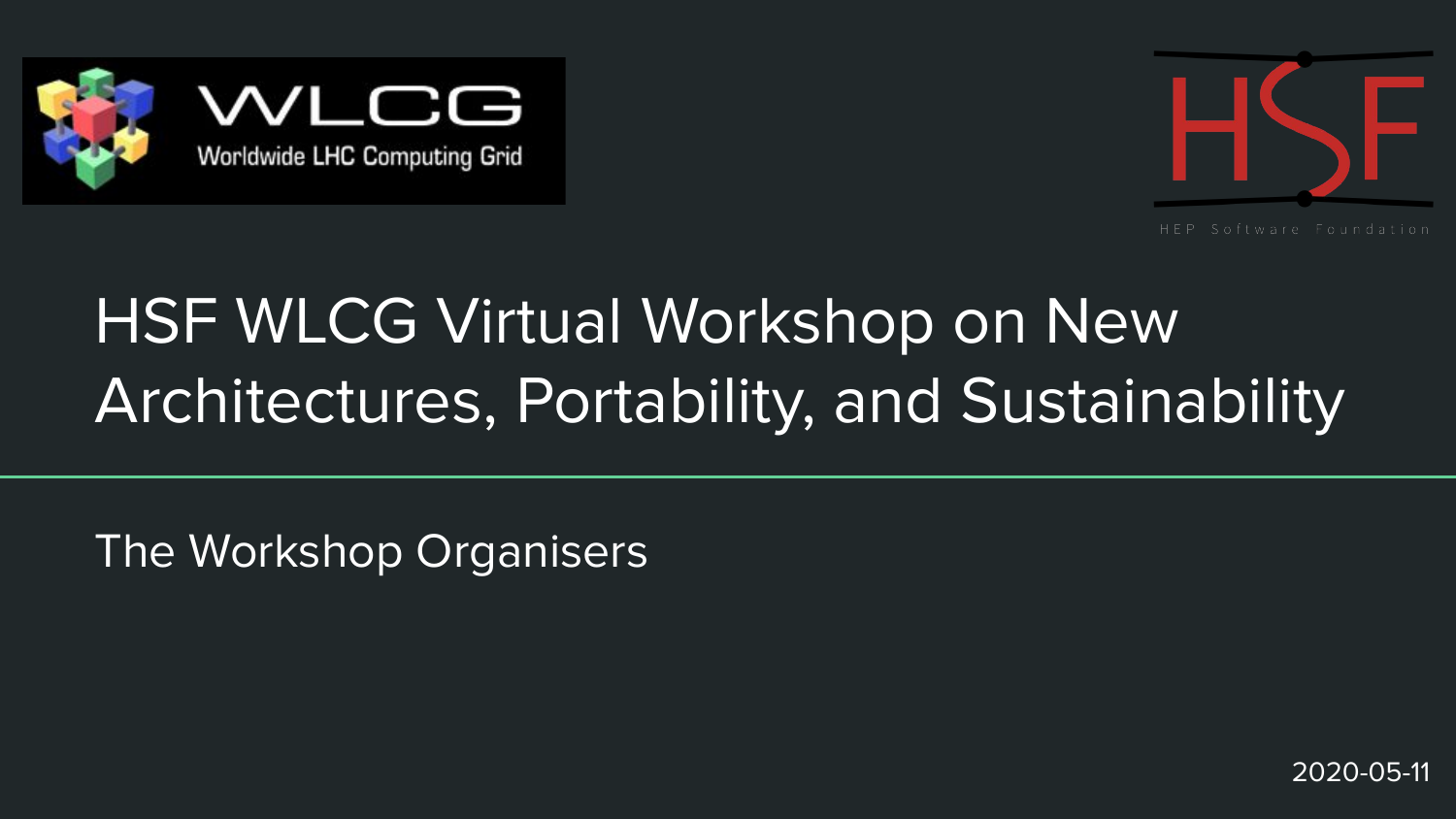## Welcome to the *Virtual* Workshop

- We should have been in Lund this week
	- Virus situation made a face-to-face meeting untenable
- However the challenges we face did not go away
	- We decided to have a shorter virtual workshop concentrating on the key issue of New Architectures
	- The arguments for this as an important topic are well known (plus, you are here!)





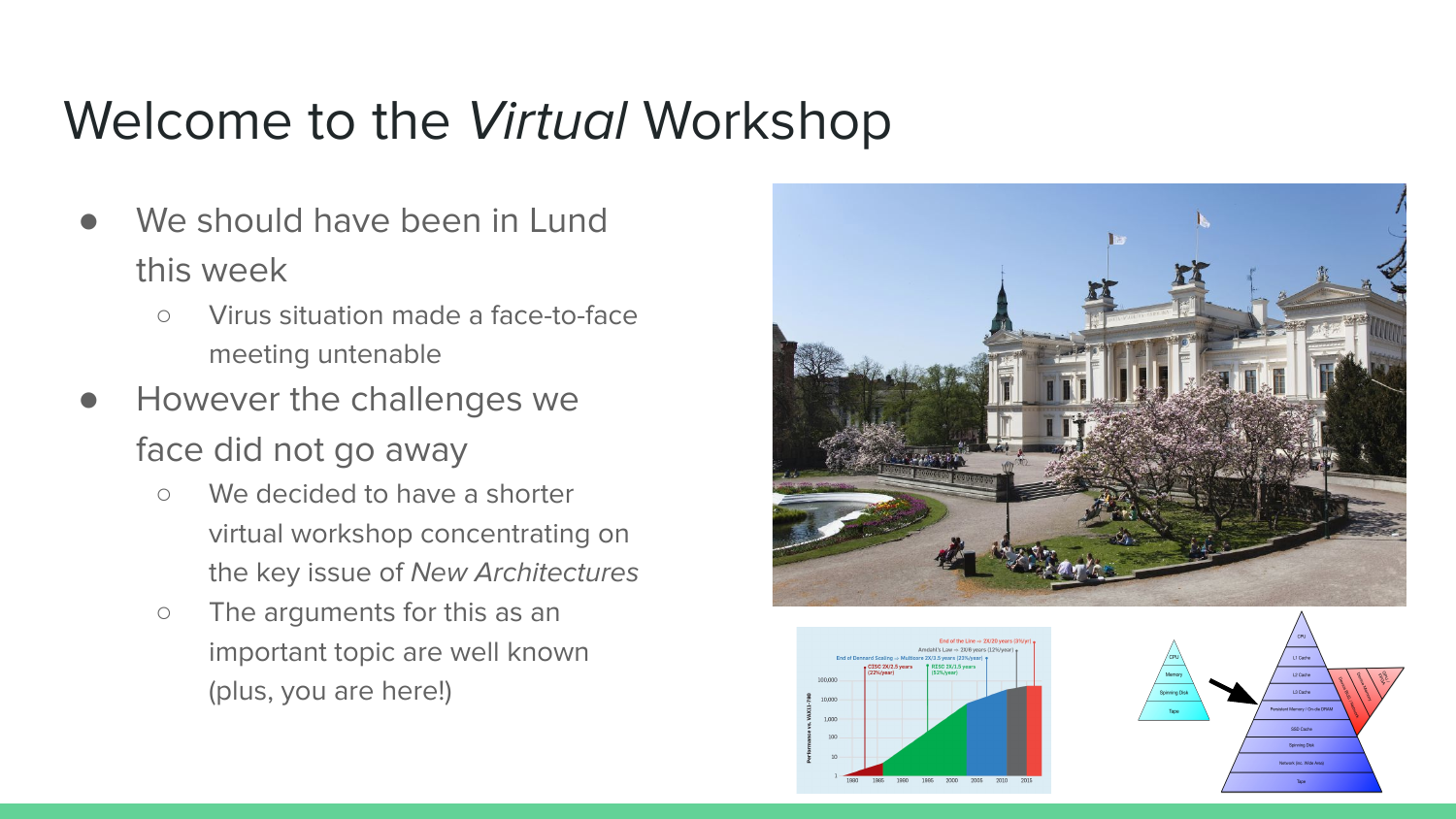## Running a Virtual Workshop

- We are running the meeting for 2 hours a day to help us all to focus
- Material available in advance (thanks to speakers for that) and a [pre-workshop notebook](https://docs.google.com/document/d/1W-xOHmqI-SI6LiSt9se0MAcRZQEWgFTNMG1-1sd-BEg/edit?usp=sharing) for comments and discussion topics
- Aim for 50/50 split between presentations and discussions
- We are a lot of people and ping time is ~200ms, so please "raise your hand" - chair will invite you to speak
	- We will also monitor the Zoom chat
- Notetakers will record important points from the discussion
	- But everyone can add to the **[Live Notes](https://docs.google.com/document/d/1LEl3-kcP51gSRK4HcsFynKZd9V39KNnc6xVhuw1T9a4/edit?usp=sharing)**
- We will record and post the sessions for posterity and for colleagues in different timezones